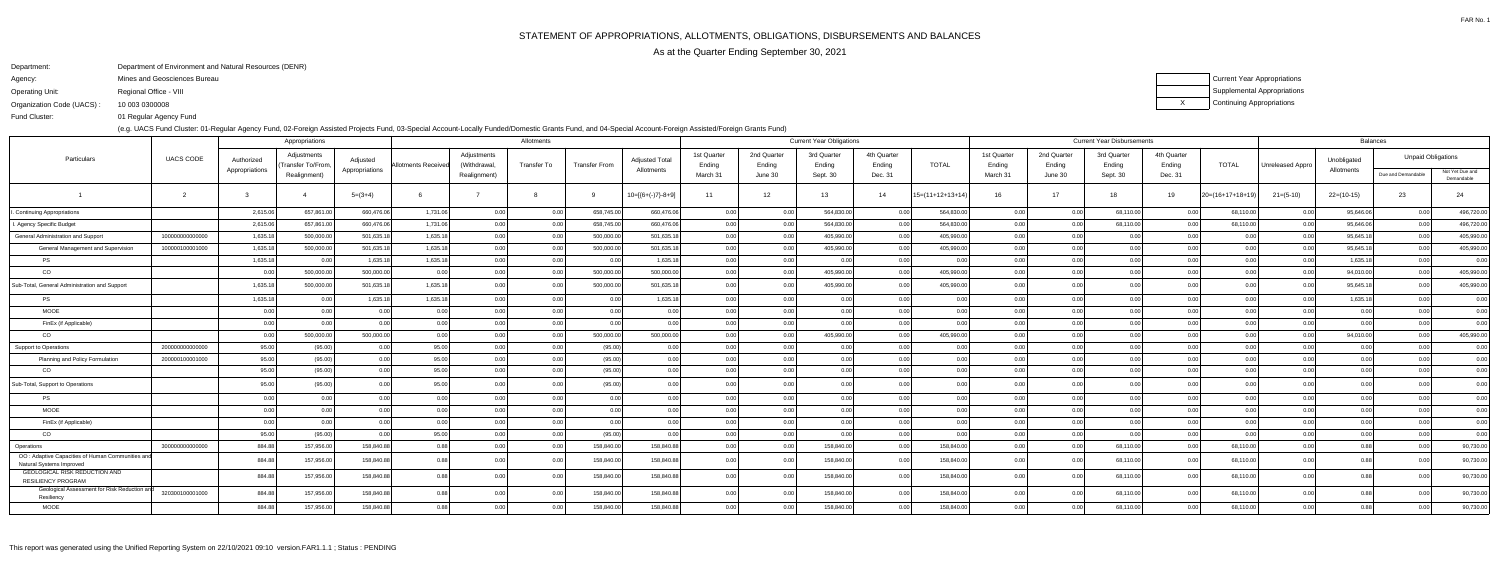| Department of Environment and Natural Resources (DENR) |
|--------------------------------------------------------|
| Mines and Geosciences Bureau                           |
| Regional Office - VIII                                 |
| 10 003 0300008                                         |
|                                                        |

 01 Regular Agency FundFund Cluster:

(e.g. UACS Fund Cluster: 01-Regular Agency Fund, 02-Foreign Assisted Projects Fund, 03-Special Account-Locally Funded/Domestic Grants Fund, and 04-Special Account-Foreign Assisted/Foreign Grants Fund)

| Current Year Appropriations        |
|------------------------------------|
| <b>Supplemental Appropriations</b> |
| Continuing Appropriations          |

|                                                                            |           |                              | Appropriations                                   |                            |                            |                                             | Allotments  |                      |                                     |                                   |                                  | <b>Current Year Obligations</b>   |                                  |                    |                                   |                                  | <b>Current Year Disbursements</b> |                                  |                    |                  |                           | Balances           |                                                            |
|----------------------------------------------------------------------------|-----------|------------------------------|--------------------------------------------------|----------------------------|----------------------------|---------------------------------------------|-------------|----------------------|-------------------------------------|-----------------------------------|----------------------------------|-----------------------------------|----------------------------------|--------------------|-----------------------------------|----------------------------------|-----------------------------------|----------------------------------|--------------------|------------------|---------------------------|--------------------|------------------------------------------------------------|
| Particulars                                                                | UACS CODE | Authorized<br>Appropriations | Adjustments<br>Transfer To/From,<br>Realignment) | Adjusted<br>Appropriations | <b>Allotments Received</b> | Adjustments<br>(Withdrawal,<br>Realignment) | Transfer To | <b>Transfer From</b> | <b>Adjusted Total</b><br>Allotments | 1st Quarter<br>Ending<br>March 31 | 2nd Quarter<br>Ending<br>June 30 | 3rd Quarter<br>Ending<br>Sept. 30 | 4th Quarter<br>Ending<br>Dec. 31 | <b>TOTAL</b>       | 1st Quarter<br>Ending<br>March 31 | 2nd Quarter<br>Ending<br>June 30 | 3rd Quarter<br>Ending<br>Sept. 30 | 4th Quarter<br>Ending<br>Dec. 31 | <b>TOTAL</b>       | Unreleased Appro | Unobligated<br>Allotments | Due and Demandable | <b>Unpaid Obligations</b><br>Not Yet Due and<br>Demandable |
|                                                                            |           |                              |                                                  | $5=(3+4)$                  |                            |                                             |             |                      | $10=[{6+(-)}7{-8+9}]$               | 11                                | 12                               | 13                                |                                  | $15=(11+12+13+14)$ | 16                                | 17                               |                                   | 19                               | $20=(16+17+18+19)$ | $21 = (5-10)$    | $22=(10-15)$              | 23                 | 24                                                         |
| Sub-Total, Operations                                                      |           | 884.88                       | 157,956.0                                        | 158,840.8                  |                            |                                             |             | 158,840.0            | 158,840.8                           |                                   |                                  | 158,840.                          |                                  | 158,840.0          |                                   |                                  | 68,110.00                         |                                  | 68,110.0<br>በ በበ   |                  |                           |                    | 90,730.00                                                  |
| PS                                                                         |           |                              |                                                  |                            |                            |                                             |             |                      |                                     |                                   |                                  |                                   |                                  |                    |                                   |                                  |                                   |                                  |                    |                  |                           |                    | 0.00                                                       |
| <b>MOOE</b>                                                                |           | 884.88                       | 157,956.00                                       | 158,840.88                 | 0.8R                       |                                             |             | 158,840.00           | 158,840.8                           |                                   |                                  | 158,840.00                        |                                  | 158,840.00         |                                   |                                  | 68,110.00                         |                                  | 68,110.00          |                  |                           |                    | 90,730.00                                                  |
| FinEx (if Applicable)                                                      |           |                              |                                                  |                            |                            |                                             |             | 0.00                 |                                     | 0.00                              |                                  |                                   |                                  |                    |                                   |                                  |                                   |                                  | 0.00               |                  |                           |                    | 0.00                                                       |
| CO                                                                         |           |                              |                                                  |                            |                            |                                             |             | 0 <sub>0</sub>       |                                     |                                   |                                  |                                   |                                  |                    |                                   |                                  |                                   |                                  | 0.001              |                  |                           |                    | 0.00                                                       |
| III. Unobligated Allotment Balances pursuant to RA Nos.<br>11519 and 11520 |           |                              |                                                  |                            |                            |                                             |             |                      |                                     |                                   |                                  |                                   |                                  |                    |                                   |                                  |                                   |                                  |                    |                  |                           |                    |                                                            |
| CO                                                                         |           |                              |                                                  |                            |                            |                                             |             | 0 <sup>0</sup>       |                                     |                                   |                                  |                                   |                                  |                    |                                   |                                  |                                   |                                  |                    |                  |                           |                    | 0.00                                                       |
| <b>GRAND TOTAL</b>                                                         |           | 2,615.06                     | 657,861.0                                        | 660,476.06                 | 1,731.06                   |                                             |             | 658,745.00           | 660,476.06                          |                                   |                                  | 564,830.0                         |                                  | 564,830.00         |                                   |                                  | 68,110.00                         |                                  | 68,110.0           |                  | 95,646.06                 |                    | 496,720.00                                                 |
| PS                                                                         |           | 1,635.18                     |                                                  | 1,635.18                   | 1,635.18                   |                                             |             |                      | 1,635.1                             |                                   |                                  |                                   |                                  |                    |                                   |                                  |                                   |                                  |                    |                  | 1,635.18                  |                    | 0.00                                                       |
| <b>MOOE</b>                                                                |           | 884.88                       | 157,956.00                                       | 158,840.8                  | 0.88                       |                                             |             | 158,840.00           | 158,840.8                           | 0.001                             |                                  | 158,840.0                         |                                  | 158,840.00         |                                   |                                  | 68,110.00                         |                                  | 68,110.0           |                  |                           |                    | 90,730.00                                                  |
| FinEx (if Applicable)                                                      |           |                              |                                                  |                            |                            |                                             |             | $\cap$               |                                     |                                   |                                  |                                   |                                  |                    |                                   |                                  |                                   |                                  |                    |                  |                           |                    | 0.00                                                       |
| $_{\rm CO}$                                                                |           |                              | 499,905.00                                       | 500,000.0                  | 95.00                      |                                             |             | 499,905.00           | 500,000.00                          |                                   |                                  | 405,990.0                         |                                  | 405,990.00         |                                   |                                  |                                   |                                  |                    |                  | 94,010.00                 |                    | 405,990.00                                                 |

SALVACION A. LEBRIA

Budget Officer II

Date: 2021-10-19 09:11:25

Certified Correct:

Chief, Finance and Administrative Division

MARCELINA C. ESPOS

Recommending Approval:

Approved By:

CARLOS A. TAYAG, CESE

Regional Director

# Certified Correct:

 Date: Date: Date:2021-10-19 09:11:25

EVALYN E. BARILLO

Accountant III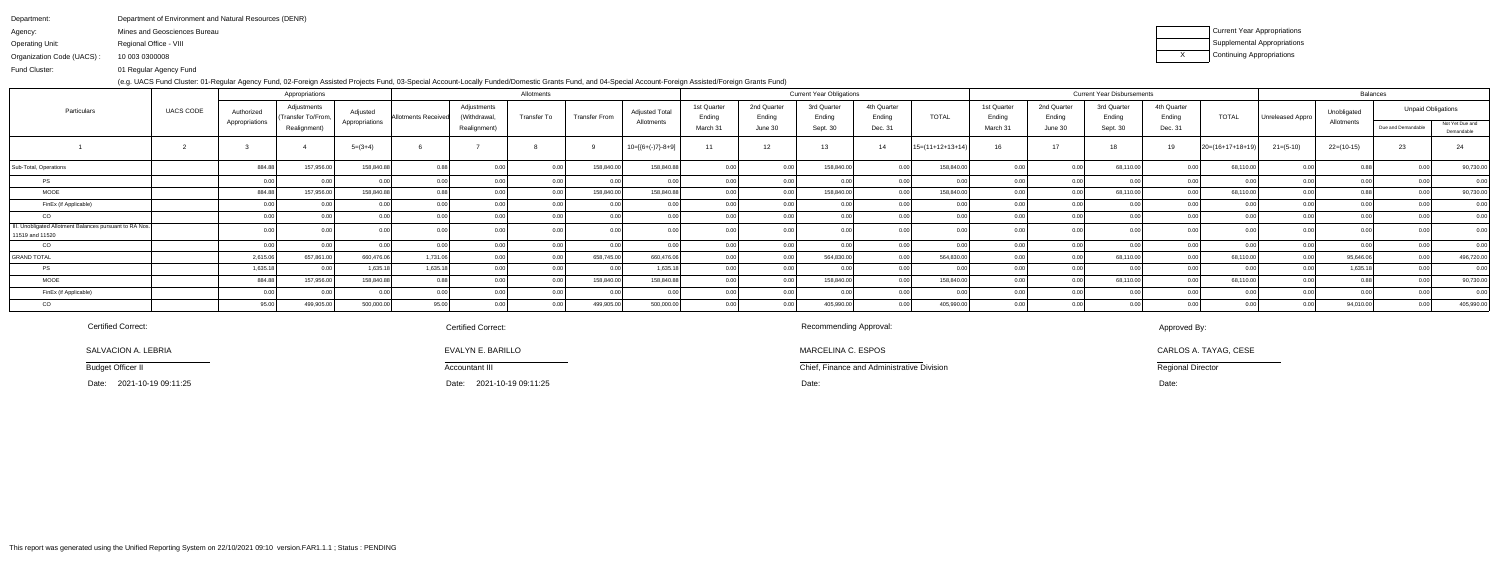## Department: Department of Environment and Natural Resources (DENR)

- Agency/Entity: Mines and Geosciences Bureau
- Operating Unit: Regional Office - VIII

FAR No. 1

As at the Quarter Ending September 30, 2021

ending the U.S. of Regular Agency Fund Fund Cluster

XCurrent Year Appropriations Supplemental AppropriationsContinuing Appropriations

Organization Code (UACS)10 003 0300008:

(e.g. UACS Fund Cluster: 01-Regular Agency Fund, 02-Foreign Assisted Projects Fund, 03-Special Account-Locally Funded/Domestic Grants Fund, and 04-Special Account-Foreign Assisted/Foreign Grants Fund)

|                                                          |                  | Appropriations<br>Adjustments(Transfer |                      |                |                            | Allotments                                    | <b>Current Year Obligations</b> |                      |                       |               |                                                                             |                   |                   | <b>Current Year Disbursements</b> |                                                                                 |              |               |         | <b>Balances</b> |                  |               |                                   |                               |
|----------------------------------------------------------|------------------|----------------------------------------|----------------------|----------------|----------------------------|-----------------------------------------------|---------------------------------|----------------------|-----------------------|---------------|-----------------------------------------------------------------------------|-------------------|-------------------|-----------------------------------|---------------------------------------------------------------------------------|--------------|---------------|---------|-----------------|------------------|---------------|-----------------------------------|-------------------------------|
| Particulars                                              | <b>UACS CODE</b> | Authorized                             | o/From.Modifications | Adjusted       | <b>Allotments Receivec</b> | Adjustments (Reduction<br>Modifications/Augm. | Transfer To                     | <b>Transfer From</b> | <b>Adjusted Total</b> |               | t Quarter Ending 2nd Quarter Ending 3rd Quarter Ending   4th Quarter Ending |                   |                   | <b>TOTAL</b>                      | Ist Quarter Ending  2nd Quarter Ending  3rd Quarter Ending   4th Quarter Ending |              |               |         | <b>TOTAL</b>    | Unreleased Appro | Unobligated   | Unpaid Obligations(15-20)=(23+24) |                               |
|                                                          |                  | Appropriations                         | Augmentations)       | Appropriations |                            | ntations)                                     |                                 |                      | Allotments            | March 31      | June 30                                                                     | Sept. 30          | Dec. 31           |                                   | March 31                                                                        | June 30      | Sept. 30      | Dec. 31 |                 |                  | Allotments    | Due and Demandable                | Not Yet Due and<br>Demandable |
|                                                          | $\overline{2}$   |                                        |                      | $5=(3+4)$      |                            |                                               |                                 |                      | $10=[6+(-)7]-8+9]$    | 11            | 12                                                                          | 13                | 14                | $15=(11+12+13+14)$                | 16                                                                              | 17           | 18            | 19      | 20=(16+17+18+19 | 21               | 22            | 23                                | 24                            |
| Agency Specific Budget                                   |                  | 44,540,000.0                           | 5,054,893.00         | 49,594,893.0   | 44,540,000.00              | 0.00                                          | 0.00                            | 5,054,893.0          | 49,594,893.00         | 12,718,384.52 | 12,744,557.6                                                                | 12,462,301.45     |                   | 37,925,243.6                      | 9,341,297.20                                                                    | 13,888,993.7 | 11,971,369.70 |         | 35,201,660.6    | 0.00             | 11,669,649.40 | 0.00                              | 2,723,582.95                  |
| General Administration and Support                       | 10000000000000   | 10,168,000.00                          | 789,300.00           | 10,957,300.00  | 10,168,000.00              | 0.00l                                         | 0.00                            | 789,300.00           | 10,957,300.00         | 2,870,936.12  | 3,510,431.3                                                                 | 3,500,199.37      | 0.00              | 9,881,566.87                      | 2,595,883.75                                                                    | 3,656,032.56 | 3,240,608.34  | . റ ററ  | 9,492,524.65    | 0.00             | 1,075,733.1   | 0.00                              | 389,042.22                    |
| General Management and Supervision                       | 100000100001000  | 10,168,000.00                          | 789.300.00           | 10,957,300.00  | 10.168.000.00              | 0.00                                          | 0.00                            | 789,300.00           | 10,957,300.00         | 2,870,936.12  | 3,510,431.3                                                                 | 3,500,199.37      | 0.00              | 9,881,566.8                       | 2,595,883.7                                                                     | 3.656.032.5  | 3,240,608.34  |         | 9,492,524.65    | 0.00             | 1,075,733.13  | 0.00 <sub>l</sub>                 | 389,042.22                    |
| PS.                                                      |                  | 7,522,000.00                           | 789,300.00           | 8,311,300.00   | 7,522,000.00               | 0.00                                          | 0.00                            | 789,300.00           | 8,311,300.00          | 2,020,028.97  | 3,061,512.8                                                                 | 2,511,817.43      | 0.00              | 7,593,359.2                       | 2,020,028.97                                                                    | 3,059,337.84 | 2,513,992.43  | 0.00    | 7,593,359.24    | 0.00             | 717,940.7     | 0.00                              | 0.00                          |
| <b>MOOE</b>                                              |                  | 2,646,000.00                           |                      | 2,646,000.00   | 2,646,000.0                | 0.00                                          | 0.00                            | 0.00                 | 2,646,000.00          | 850,907.15    | 448,918.5                                                                   | 988,381.94        | 0.00              | 2,288,207.6                       | 575,854.78                                                                      | 596,694.7    | 726,615.91    | .N 00   | 1,899,165.4     | 0.00             | 357,792.37    | 0.00                              | 389,042.22                    |
| Sub-Total, General Administration and Support            |                  | 10,168,000.0                           | 789,300.00           | 10,957,300.0   | 10,168,000.0               | 0.00                                          | 0.00                            | 789,300.00           | 10,957,300.00         | 2,870,936.12  | 3,510,431.3                                                                 | 3,500,199.37      |                   | 9,881,566.8                       | 2,595,883.7                                                                     | 3,656,032.5  | 3,240,608.34  |         | 9,492,524.65    | 0.0              | 1,075,733.1   | 0.00                              | 389,042.22                    |
| <b>PS</b>                                                |                  | 7,522,000.00                           | 789,300.00           | 8,311,300.00   | 7,522,000.00               | 0.00                                          | 0.00                            | 789,300.00           | 8,311,300.00          | 2,020,028.97  | 3,061,512.8                                                                 | 2,511,817.43      | 0.00              | 7,593,359.2                       | 2,020,028.9                                                                     | 3,059,337.84 | 2,513,992.43  | 0.00    | 7,593,359.24    | 0.00             | 717,940.76    | 0.00                              | 0.00                          |
| <b>MOOE</b>                                              |                  | 2,646,000.00                           |                      | 2,646,000.0    | 2,646,000.00               | 0.00                                          | 0.00                            | 0.00                 | 2,646,000.00          | 850,907.15    | 448,918.5                                                                   | 988,381.94        | 0.00              | 2,288,207.6                       | 575,854.7                                                                       | 596,694.7    | 726,615.91    |         | 1,899,165.41    | 0 O              | 357,792.37    | 0.00                              | 389,042.22                    |
| FinEx (if Applicable)                                    |                  | 0.00                                   |                      | 0.00           |                            | 0.00                                          | 0.00                            | 0.00                 | 0.00                  | 0.00          |                                                                             | 0.00              | 0.00              |                                   | 0.00                                                                            |              | 0.00          | 0.00    | 0 O             | 0.00             | 0.00          | 0.00                              | 0.00                          |
| CO                                                       |                  | 0.00                                   | n nn                 | 0.00           | 0.00                       | 0.00                                          | 0.00                            | 0.00                 | 0.00                  | 0.00          |                                                                             | 0.00              | 0.00              | n no                              | 0.00                                                                            |              | 0.00          | 0.00    | 0.00            | 0.00             |               | 0.00                              | 0.00                          |
| <b>Support to Operations</b>                             | 200000000000     | 0.00                                   | 1,690,945.00         | 1,690,945.00   | 0.00                       |                                               | 0.00                            | 1,690,945.00         | 1,690,945.00          | 595,516.36    | 214,796.6                                                                   | 622,715.58        | 0.00              | 1,433,028.5                       | 132,638.37                                                                      | 533,963.5    | 596,164.84    | 0.00    | 1,262,766.7     | 0.00             | 257,916.43    | 0.00                              | 170,261.85                    |
| Planning and Policy Formulation                          | 200000100001000  |                                        | 1,690,945.00         | 1,690,945.00   | n nn                       |                                               | 0.00                            | 1,690,945.00         | 1,690,945.00          | 595,516.36    | 214,796.6                                                                   | 622,715.58        |                   | 1,433,028.5                       | 132,638.3                                                                       | 533,963.5    | 596,164.84    |         | 1,262,766.72    | 0 O              | 257,916.43    | 0.00                              | 170,261.85                    |
| <b>MOOE</b>                                              |                  |                                        | 1,690,945.00         | 1,690,945.00   | 0.00                       |                                               | 0.00                            | 1,690,945.00         | 1,690,945.00          | 595,516.36    | 214,796.6                                                                   | 622,715.58        | 0.00              | 1,433,028.5                       | 132,638.3                                                                       | 533,963.5    | 596,164.84    |         | 1,262,766.72    | 0 O              | 257,916.43    | 0.00                              | 170,261.85                    |
| Sub-Total, Support to Operations                         |                  |                                        | 1,690,945.00         | 1,690,945.00   | 0.00                       |                                               | 0.00                            | 1,690,945.00         | 1,690,945.00          | 595,516.36    | 214,796.6                                                                   | 622,715.58        |                   | 1,433,028.5                       | 132,638.3                                                                       | 533,963.5    | 596,164.84    |         | 1,262,766.72    | 0.0              | 257,916.43    | 0.00                              | 170,261.85                    |
| <b>PS</b>                                                |                  | 0.00                                   |                      | 0.00           | 0.00                       | 0.00                                          | 0.00                            |                      | 0.00                  | 0.00          | 0 <sub>0</sub>                                                              | 0.00              | 0.00              | 0 <sup>0</sup>                    | 0.00                                                                            | റ ററി        | 0.00          | 0.00    | 0 O             | 0.00             | 0.00          | 0.00                              | 0.00                          |
| <b>MOOE</b>                                              |                  |                                        | 1,690,945.00         | 1,690,945.00   | 0.00                       | 0 <sub>0</sub>                                | 0.00                            | 1,690,945.00         | 1,690,945.00          | 595,516.36    | 214,796.6                                                                   | 622,715.58        | 0.00              | 1,433,028.5                       | 132,638.3                                                                       | 533,963.5    | 596,164.84    |         | 1,262,766.72    | - O O            | 257,916.43    | 0.00                              | 170,261.85                    |
| FinEx (if Applicable)                                    |                  | 0.00                                   |                      | 0.00           |                            | 0 U                                           | 0.00                            | 0.00                 | 0.00                  | 0.00          |                                                                             | 0.00              | 0.00              |                                   | 0.00                                                                            |              | 0.00          | 0.00    | 0 O             | 0.00             | 0.0(          | 0.00 <sub>l</sub>                 | 0.00                          |
| <sub>CO</sub>                                            |                  | ი იი                                   |                      | 0.00           |                            | 0.00                                          | 0.00                            |                      | 0.00                  | 0.00          |                                                                             | 0.00 <sub>l</sub> | 0.00 <sub>l</sub> | n no                              | 0.OC                                                                            |              | 0.00          | 0.00    | 0.00            | 0.00             |               | 0.00                              | 0.00                          |
| Operations                                               | 30000000000000   | 34,372,000.00                          | 2,574,648.00         | 36,946,648.0   | 34,372,000.00              | 0 <sub>0</sub>                                | 0.00                            | 2,574,648.00         | 36,946,648.00         | 9,251,932.04  | 9,019,329.6                                                                 | 8,339,386.50      | 0.00              | 26,610,648.1                      | 6,612,775.08                                                                    | 9,698,997.6  | 8,134,596.52  |         | 24,446,369.2    | 0.00             | 10,335,999.84 | 0.00                              | 2,164,278.88                  |
| OO: Natural Resources Sustainably Managed                |                  | 19,291,000.00                          |                      | 19,291,000.00  | 19,291,000.00              | 0.00                                          | 0.00                            | 0.00                 | 19,291,000.00         | 4,558,826.95  | 5,524,195.3                                                                 | 4,776,954.84      | 0.00              | 14,859,977.                       | 4,106,382.6                                                                     | 5,660,492.8  | 4,684,130.77  | 0.00    | 14,451,006.2    | 0.00             | 4,431,022.8   | 0.00                              | 408,970.84                    |
| MINERAL RESOURCES ENFORCEMENT AND<br>REGULATORY PROGRAM  |                  | 16,888,000.00                          |                      | 16,888,000.0   | 16,888,000.00              | 0.00                                          | 0.00                            | 0.00                 | 16,888,000.00         | 3,854,601.55  | 5,103,373.7                                                                 | 3,983,425.39      |                   | 12,941,400.6                      | 3,850,740.67                                                                    | 5,069,134.6  | 4,021,525.39  | 0.00    | 12,941,400.6    | 0.00             | 3,946,599.3   | 0.00                              | 0.00                          |
| <b>Mineral Regulation Services</b>                       | 310100100001000  | 16,888,000.00                          |                      | 16,888,000.00  | 16.888.000.00              | 0.00                                          | 0.00                            | 0.00                 | 16,888,000.00         | 3,854,601.55  | 5,103,373.7                                                                 | 3,983,425.39      |                   | 12,941,400.6                      | 3,850,740.67                                                                    | 5,069,134.61 | 4,021,525.39  |         | 12,941,400.67   | 0.00             | 3,946,599.3   | 0.001                             | 0.00                          |
| <b>PS</b>                                                |                  | 16,003,000.00                          |                      | 16,003,000.00  | 16.003.000.00              | 0.00                                          | 0.00                            | 0.00                 | 16.003.000.00         | 3,700,912.67  | 4,697,718.3                                                                 | 3,688,101.39      | 0.00              | 12,086,732.4                      | 3,700,912.67                                                                    | 4,697,718.39 | 3,688,101.39  | 0.00    | 12,086,732.45   | 0.00             | 3,916,267.5   | 0.00                              | 0.00                          |
| <b>MOOE</b>                                              |                  | 885,000.00                             |                      | 885,000.0      | 885,000.00                 | 0.00                                          | 0.00                            | 0.00                 | 885,000.00            | 153,688.88    | 405,655.3                                                                   | 295,324.00        | 0.00              | 854,668.2                         | 149,828.00                                                                      | 371,416.22   | 333,424.00    | 0.00    | 854,668.22      | 0.00             | 30,331.78     | 0.00                              | 0.00                          |
| MINERAL RESOURCES AND GEOSCIENCES<br>DEVELOPMENT PROGRAM |                  | 2,403,000.00                           |                      | 2,403,000.0    | 2,403,000.00               | 0.00                                          | 0.0(                            |                      | 2,403,000.00          | 704,225.40    | 420,821.6                                                                   | 793,529.45        | 0.00              | 1,918,576.4                       | 255,641.96                                                                      | 591,358.28   | 662,605.38    |         | 1,509,605.62    | 0.0              | 484,423.54    | 0.00                              | 408,970.84                    |
| Mineral Resources Development                            | 310200100001000  | 2,403,000.00                           |                      | 2,403,000.0    | 2,403,000.00               | 0.00                                          | 0.00                            |                      | 2,403,000.00          | 704,225.40    | 420,821.6                                                                   | 793,529.45        |                   | 1,918,576.46                      | 255,641.96                                                                      | 591,358.28   | 662,605.38    |         | 1,509,605.62    | 0 O              | 484,423.54    |                                   | 408,970.84                    |

This report was generated using the Unified Reporting System on 22/10/2021 09:54 version.FAR1.2.5 ; Status : PENDING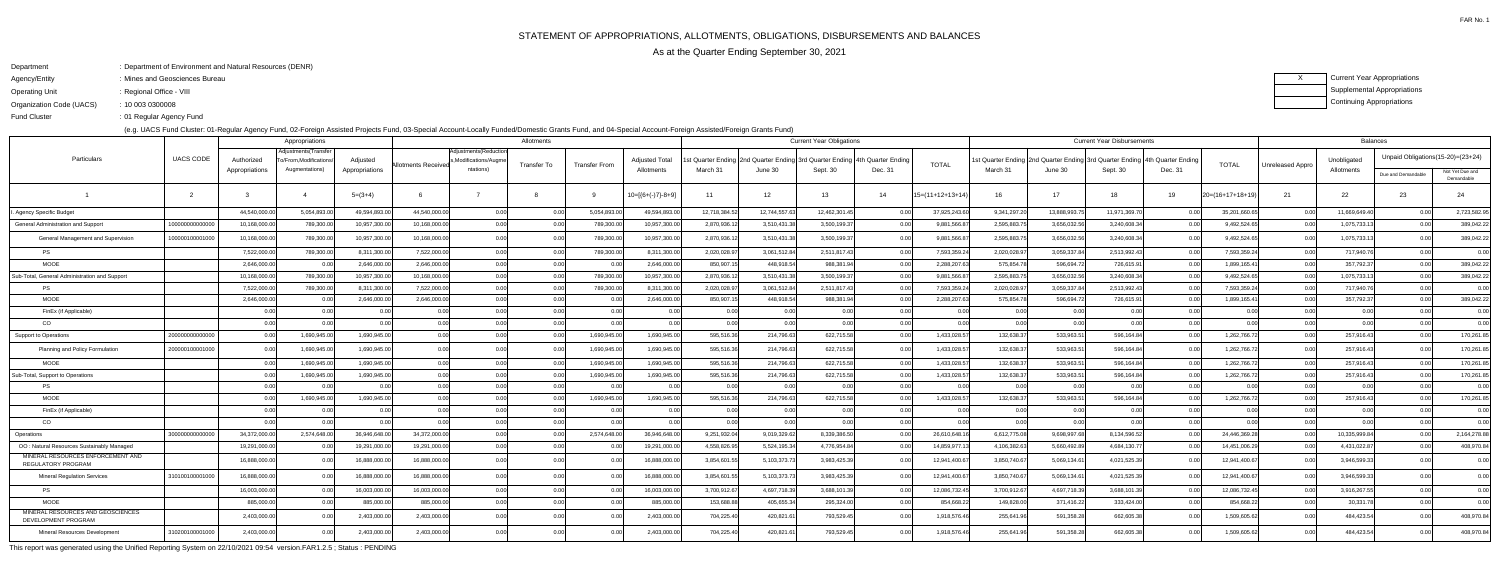Department

- : Department of Environment and Natural Resources (DENR)
- Agency/Entity: Mines and Geosciences Bureau
- Operating Unit : Regional Office - VIII

ending the U.S. of Regular Agency Fund Fund Cluster

Organization Code (UACS)10 003 0300008:

(e.g. UACS Fund Cluster: 01-Regular Agency Fund, 02-Foreign Assisted Projects Fund, 03-Special Account-Locally Funded/Domestic Grants Fund, and 04-Special Account-Foreign Assisted/Foreign Grants Fund)

| Current Year Appropriations |
|-----------------------------|
| Supplemental Appropriations |
| Continuing Appropriations   |

| Adjustments(Transfer<br>Adjustments (Reduction<br><b>UACS CODE</b><br>Particulars<br><b>Adjusted Total</b><br>Ist Quarter Ending 2nd Quarter Ending 3rd Quarter Ending<br>Unobligated<br>Adjusted<br>: Quarter Ending   2nd Quarter Ending   3rd Quarter Ending  <br>l 4th Quarter Ending<br>I 4th Quarter Endin<br>Authorized<br>o/From,Modifications<br>,Modifications/Augme<br><b>TOTAL</b><br><b>TOTAL</b> | Unpaid Obligations (15-20)= (23+24)                 |
|----------------------------------------------------------------------------------------------------------------------------------------------------------------------------------------------------------------------------------------------------------------------------------------------------------------------------------------------------------------------------------------------------------------|-----------------------------------------------------|
| <b>Transfer From</b><br><b>Allotments Received</b><br><b>Transfer To</b><br>Unreleased Appro<br>Augmentations)<br>ntations)<br>Dec. 31<br>Sept. 30<br>Appropriations<br>Allotments<br>March 31<br>June 30<br>Sept. 30<br>March 31<br>June 30<br>Dec. 31<br>Allotments<br>Appropriations                                                                                                                        | Not Yet Due and<br>Due and Demandable<br>Demandable |
| $10=[6+(-)7]-8+9]$<br>$15=(11+12+13+14)$<br>$20=(16+17+18+19)$<br>$5=(3+4)$<br>12<br>13<br>14<br>16<br>17<br>22<br>11<br>18<br>19<br>-21                                                                                                                                                                                                                                                                       | 23<br>24                                            |
| <b>MOOE</b><br>2,403,000.0<br>2,403,000.00<br>2,403,000.00<br>0.00<br>2,403,000.00<br>704,225.40<br>420,821.61<br>793,529.45<br>255,641.9<br>662,605.38<br>1,509,605.62<br>0.00<br>0.00<br>0.00<br>1,918,576.4<br>591,358.28<br>0.00<br>0.001                                                                                                                                                                  | 484,423.54<br>408,970.84<br>0.00                    |
| OO: Adaptive Capacities of Human Communities and Natural<br>15,081,000.0<br>2,574,648.00<br>17,655,648.00<br>15,081,000.0<br>17,655,648.00<br>3,495,134.28<br>3,562,431.66<br>2,506,392.4<br>4,038,504.79<br>3,450,465.75<br>9,995,362.99<br>0.00<br>2,574,648.00<br>4,693,105.09<br>11,750,671.0<br>0.00<br>Systems Improved                                                                                  | 5,904,976.97<br>1,755,308.04<br>0.00                |
| GEOLOGICAL RISK REDUCTION AND RESILIENCY<br>15,081,000.0<br>2,574,648.00<br>17,655,648.00<br>15,081,000.0<br>17,655,648.00<br>4,693,105.<br>3,495,134.28<br>3,562,431.6<br>11,750,671.<br>2,506,392.4<br>4,038,504.7<br>3,450,465.75<br>9,995,362.9<br>2,574,648.0<br>PROGRAM                                                                                                                                  | 5,904,976.97<br>1,755,308.04                        |
| Geological Assessment for Risk Reduction and<br>15,081,000.00<br>15,081,000.0<br>2,574,648.00<br>17,655,648.00<br>0.00l<br>17,655,648.00<br>4,693,105.09<br>3,495,134.28<br>3,562,431.66<br>11,750,671.0<br>2,506,392.4<br>4,038,504.79<br>3,450,465.75<br>9,995,362.99<br>320300100001000<br>0.0(<br>2,574,648.00<br>0.00<br>0.00<br>Resiliency                                                               | 5,904,976.97<br>1,755,308.04<br>0.00                |
| 4,845,000.0<br>477,960.00<br>5,322,960.00<br>4,845,000.0<br>0.00<br>5,322,960.00<br>872,780.86<br>1,060,397.61<br>1,180,409.3<br>3,113,587.7<br>845,110.80<br>1,087,697.85<br>1,180,779.13<br>3,113,587.7<br>PS<br>477,960.00<br>0.00<br>0.00                                                                                                                                                                  | 2,209,372.22<br>0.00<br>0.00                        |
| MOOE<br>10,236,000.<br>2,096,688.0<br>12,332,688.00<br>10,236,000.0<br>0.00<br>12,332,688.00<br>3,820,324.23<br>2,434,736.67<br>2,382,022.35<br>1,661,281.6<br>6,881,775.2<br>2,096,688.00<br>n ool<br>8,637,083.2<br>2,950,806.94<br>2,269,686.62<br>0.00                                                                                                                                                     | 1,755,308.04<br>3,695,604.75<br>0.00                |
| 34,372,000.0<br>36,946,648.00<br>34,372,000.00<br>36,946,648.00<br>9,251,932.04<br>9,019,329.62<br>8,339,386.50<br>6,612,775.0<br>9,698,997.68<br>8,134,596.52<br>Sub-Total, Operations<br>2,574,648.00<br>0.00<br>2,574,648.00<br>26,610,648.1<br>24,446,369.2<br>0.00                                                                                                                                        | 2,164,278.88<br>10,335,999.84<br>0.00               |
| 20,848,000.0<br>477,960.0<br>21,325,960.00<br>20,848,000.0<br>0.00<br>21,325,960.00<br>4,573,693.5<br>4,868,510.70<br>15,200,320.2<br>4,546,023.4<br>5,785,416.24<br>4,868,880.52<br>15,200,320.2<br>PS<br>477,960.00<br>5,758,116.00<br>0.00                                                                                                                                                                  | 6,125,639.77<br>0.00<br>0.00                        |
| MOOE<br>15,620,688.00<br>13,524,000.00<br>0.00<br>2,096,688.00<br>15,620,688.00<br>3,261,213.62<br>3,470,875.80<br>2,066,751.6<br>3,265,716.00<br>9,246,049.05<br>13,524,000.0<br>2,096,688.00<br>4,678,238.51<br>0.00<br>11,410,327.9<br>3,913,581.44<br>0.O<br>0.00                                                                                                                                          | 4,210,360.07<br>2,164,278.88<br>0.00                |
| 0.00l<br>FinEx (if Applicable)<br>0.00<br>0.00<br>0.00<br>0.00<br>_0.00<br>0.00<br>0.00<br>0 O<br>0.00<br>0.00<br>0.00l<br>0.00<br>.N 00                                                                                                                                                                                                                                                                       | 0 <sup>0</sup><br>0.00<br>0.00                      |
| 0.00l<br>n nnl<br>n ool<br>CO<br>n ool<br>0.00<br>0.00<br>0.00<br>0.00<br>0.00<br>0.00<br>0.00<br>n ool<br>0.00<br>0. U U<br>0.00<br>0.00                                                                                                                                                                                                                                                                      | 0.00<br>0 <sup>0</sup><br>0.00                      |
| 44,540,000.<br>5,054,893.00<br>49,594,893.00<br>44,540,000.00<br>5,054,893.00<br>49,594,893.00<br>12,718,384.52<br>12,744,557.63<br>37,925,243.60<br>9,341,297.2<br>13,888,993.7<br>11,971,369.70<br>35,201,660.65<br>Sub-Total, I. Agency Specific Budget<br>0.00<br>12,462,301.45<br>0.00<br>0.00<br>0.00                                                                                                    | 2,723,582.95<br>11,669,649.40<br>0.00               |
| 28,370,000.0<br>1,267,260.00<br>29,637,260.00<br>28,370,000.0<br>0.00<br>1,267,260.00<br>29,637,260.00<br>6,593,722.50<br>8,819,628.84<br>7,380,328.1<br>6,566,052.4<br>8,844,754.08<br>22,793,679.47<br>0.00<br>22,793,679.4<br>7,382,872.95<br>0.00                                                                                                                                                          | 6,843,580.53<br>0.00<br>0.00                        |
| MOOE<br>16,170,000.0<br>19,957,633.00<br>16,170,000.00<br>0.00<br>3,787,633.00<br>19,957,633.00<br>6,124,662.02<br>5,081,973.32<br>2,775,244.7<br>12,407,981.1<br>3,787,633.0<br>3,924,928.79<br>15,131,564.<br>5,044,239.6<br>4,588,496.75<br>0.00<br>0.00                                                                                                                                                    | 4,826,068.87<br>2,723,582.95<br>0.00                |
| FinEx (if Applicable)<br>0.00<br>0.00<br>0.00<br>0.00<br>0.00<br>0.00<br>0.00<br>0.00<br>0.00<br>0.00<br>0.00l<br>0.00<br>0.00                                                                                                                                                                                                                                                                                 | 0.00<br>0.00<br>0.00                                |
| 0.00<br>0.00<br>0.00<br>0.00<br>0.00<br>0.00<br>0.00<br>CO<br>$\cap$ $\cap$<br>0.00l<br>0.00<br>0. U U<br>0.00<br>0.00<br>0.00<br>0.00<br>0.00<br>0.00<br>0.00<br>0 <sup>0</sup>                                                                                                                                                                                                                               | 0 <sup>0</sup><br>0.001<br>0.00                     |
| 2,683,000.0<br>2,751,826.24<br>2.683.000.00<br>68,826.24<br>2,751,826.24<br>697,074.38<br>730,546.05<br>778,937.92<br>697,074.38<br>730,546.05<br>778,937.92<br>2,206,558.3<br>68,826.24<br>0.00<br>0.00<br>2,206,558.35<br>0.00<br>. Automatic Appropriations<br>0.0(                                                                                                                                         | 545,267.89<br>0.00<br>0.00                          |
| 2.683.000.0<br>0.00<br>68,826.24<br>2,751,826.24<br>697,074.38<br>730,546.05<br>778,937.92<br>697,074.3<br>778,937.92<br>2,206,558.3<br>Specific Budgets of National Government Agencies<br>2,683,000.<br>68,826.24<br>2,751,826.24<br>2,206,558.3<br>730,546.05<br>0.00                                                                                                                                       | 545,267.89<br>0.00<br>0.00                          |
| 2,751,826.24<br>2.683.000.00<br>0.00<br>2,751,826.24<br>697,074.38<br>778,937.92<br>697,074.3<br>778,937.92<br>2,206,558.3<br>2,683,000.0<br>68,826.24<br>68,826.24<br>730,546.05<br>n ool<br>2,206,558.3<br>730,546.05<br>0.00<br>Retirement and Life Insurance Premiums<br>0.O                                                                                                                               | 545,267.89<br>0.00<br>0.00 <sub>l</sub>             |
| 2,683,000.0<br>2,751,826.24<br>2,683,000.0<br>0.00<br>68,826.24<br>2,751,826.24<br>697,074.38<br>730,546.05<br>778,937.92<br>697,074.3<br>730,546.05<br>778,937.92<br>2,206,558.3<br><b>PS</b><br>68,826.24<br>2,206,558.3<br>0 U<br>0.0(<br>0.00                                                                                                                                                              | 545,267.89<br>0.00<br>0.00 <sub>l</sub>             |
| 2,683,000.0<br>2,751,826.24<br>2,683,000.00<br>0.00<br>2,751,826.24<br>697,074.38<br>730,546.05<br>778,937.92<br>778,937.92<br>2,206,558.3<br>Sub-total II. Automatic Appropriations<br>68,826.24<br>68,826.24<br>n ool<br>2,206,558.3<br>697,074.3<br>730,546.05<br>0.00                                                                                                                                      | 545,267.89<br>0.00<br>0.00                          |
| 2,683,000.0<br>2,751,826.24<br>2,683,000.00<br>2,751,826.24<br>697,074.38<br>730,546.05<br>778,937.92<br>697,074.3<br>778,937.92<br>2,206,558.3<br>68,826.24<br>0.00<br>68,826.24<br>2,206,558.3<br>730,546.05<br><b>PS</b><br>0.00                                                                                                                                                                            | 545,267.89<br>0.00<br>0.00                          |
| MOOE<br>0.00<br>0.00<br>0.00<br>0.00<br>0.00<br>0.00 <sub>l</sub><br>0.00<br>0.00<br>0.00<br>0.00<br>0.00<br>0.001                                                                                                                                                                                                                                                                                             | 0.00<br>0.00                                        |
| FinEx<br>0.00<br>0.00 <sub>l</sub><br>0.00<br>n no<br>0.00<br>0.00<br>0.00<br>0.00<br>0.00<br>0.00<br>0.00<br>0.00<br>0.00<br>0.00 <sub>l</sub><br>0.00<br>0.00l<br>0.00                                                                                                                                                                                                                                       | 0.00<br>0.00<br>0.00                                |
| CO<br>0.00<br>0.00<br>0.00<br>0.00<br>0.00<br>0 <sup>0</sup><br>0.00 <sub>l</sub><br>0.00<br>0.00<br>0.00<br>0.00<br>0.00<br>0.00<br>0.00<br>0.00<br>0.00<br>0.00<br>0.00<br>0.00                                                                                                                                                                                                                              | 0.00<br>0.00<br>0.00                                |
| IV. Reversion of the Unobligated Allotments charged against R.A.<br>0.00<br>0.00<br>0.00<br>0.00<br>0 <sub>0</sub><br>0.00l<br>0.00<br>0.00<br>0.00<br>0.00<br>0.00<br>0.00<br>0.00<br>0.00<br>0.00<br>0.00 <sub>l</sub><br>Nos. 11465 and 11494                                                                                                                                                               | 0.00<br>0.00<br>0.001                               |
| 47,223,000.00<br>5,123,719.24<br>52.346.719.24<br>47.223.000.00<br>5,123,719.24<br>52,346,719.24<br>10.038.371.58<br>14.619.539.80<br><b>GRAND TOTAL</b><br>0.00<br>13.415.458.90<br>13.475.103.68<br>13,241,239.37<br>0.00<br>40,131,801.95<br>12.750.307.62<br>37,408,219.00<br>0.00<br>_0.00<br>0.00                                                                                                        | 12,214,917.29<br>2,723,582.95<br>0.00               |
| 32,389,086.24<br>9,550,174.89<br>31,053,000.0<br>1,336,086.24<br>32,389,086.24<br>31.053.000.00<br>0.00<br>1,336,086.24<br>7,290,796.88<br>8,159,266.05<br>25,000,237.82<br>7,263,126.82<br>9,575,300.13<br>8,161,810.87<br>25,000,237.82<br><b>PS</b><br>0.00<br>0.00<br>0.00<br>0.00                                                                                                                         | 7,388,848.42<br>0.00<br>0.00                        |
| 19,957,633.00<br><b>MOOE</b><br>16,170,000.00<br>3,787,633.00<br>19,957,633.00<br>16,170,000.00<br>0.00<br>3,787,633.00<br>6,124,662.02<br>3,924,928.79<br>5,081,973.32<br>15, 131, 564. 13<br>2,775,244.76<br>5,044,239.67<br>4,588,496.75<br>12,407,981.18<br>0.00<br>0.00<br>0 <sup>0</sup><br>0.00                                                                                                         | 4,826,068.87<br>0.00<br>2,723,582.95                |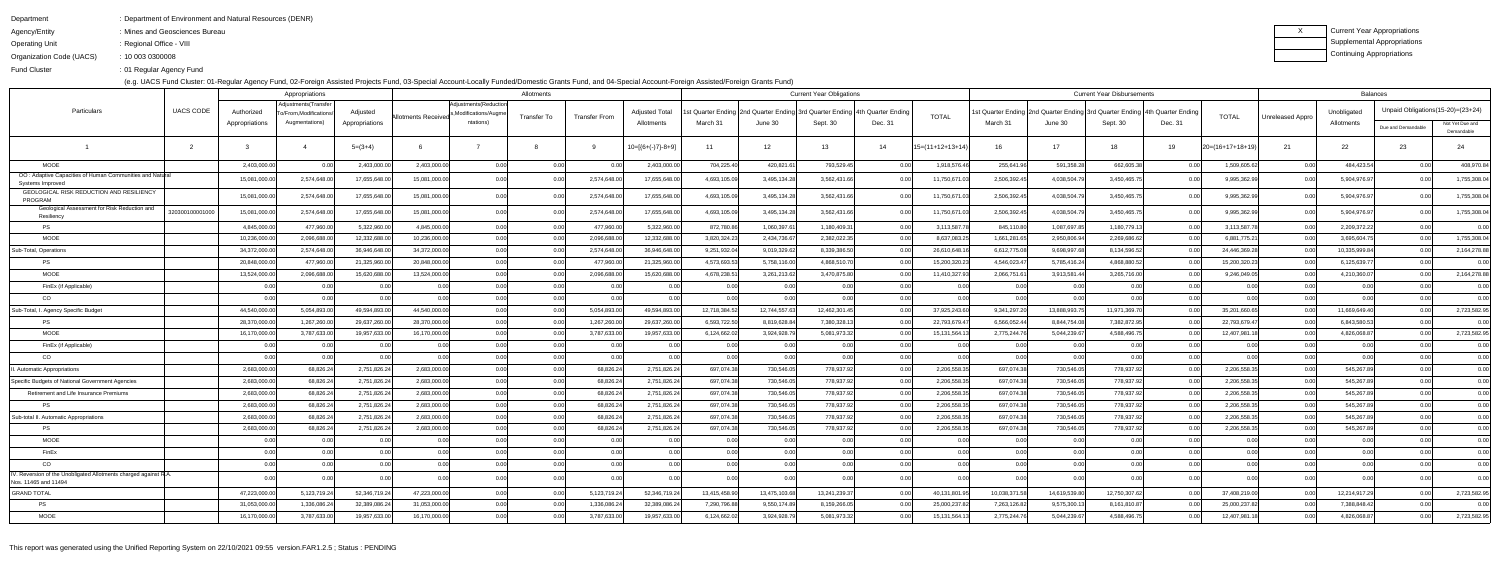| Department               | : Department of Environment and Natural Resources (DENR) |
|--------------------------|----------------------------------------------------------|
| Agency/Entity            | : Mines and Geosciences Bureau                           |
| Operating Unit           | : Regional Office - VIII                                 |
| Organization Code (UACS) | : 100030300008                                           |

Fund Cluster01 Regular Agency Fund:

(e.g. UACS Fund Cluster: 01-Regular Agency Fund, 02-Foreign Assisted Projects Fund, 03-Special Account-Locally Funded/Domestic Grants Fund, and 04-Special Account-Foreign Assisted/Foreign Grants Fund)

| x | Current Year Appropriations |
|---|-----------------------------|
|   | Supplemental Appropriations |
|   | Continuing Appropriations   |

| Appropriations                                                 |           |                |                                               |                |                            | Allotments                                       |                    |               |                     |                                                                                   | <b>Current Year Obligations</b> |             |         | <b>Current Year Disbursements</b> |             |              |                                                                             |         | Balances             |                  |                   |                                     |                               |
|----------------------------------------------------------------|-----------|----------------|-----------------------------------------------|----------------|----------------------------|--------------------------------------------------|--------------------|---------------|---------------------|-----------------------------------------------------------------------------------|---------------------------------|-------------|---------|-----------------------------------|-------------|--------------|-----------------------------------------------------------------------------|---------|----------------------|------------------|-------------------|-------------------------------------|-------------------------------|
| Particulars                                                    | UACS CODE | Authorized     | Adjustments (Transfer<br>o/From.Modifications | Adiusted       | <b>Allotments Received</b> | Adjustments (Reduction<br>s,Modifications/Augmel | <b>Transfer To</b> | Transfer From | Adjusted T          | 1st Quarter Ending   2nd Quarter Ending   3rd Quarter Ending   4th Quarter Ending |                                 |             |         | <b>TOTAL</b>                      |             |              | 1st Quarter Ending 2nd Quarter Ending 3rd Quarter Ending 4th Quarter Ending |         | <b>TOTAL</b>         | Unreleased Appro | <b>Unobligate</b> | Unpaid Obligations (15-20)= (23+24) |                               |
|                                                                |           | Appropriations | Augmentations)                                | Appropriations |                            | ntations)                                        |                    |               | Allotments          | March 31                                                                          | June 30                         | Sept. 30    | Dec. 31 |                                   | March 31    | June 30      | Sept. 30                                                                    | Dec. 31 |                      |                  | Allotments        | Due and Demandable                  | Not Yet Due and<br>Demandable |
|                                                                |           |                |                                               | $5=(3+4)$      |                            |                                                  |                    |               | $10=[(6+(-)7)-8+9]$ | 11                                                                                | 12                              |             |         | $15=(11+12+13+14)$                |             |              |                                                                             |         | $ 20=(16+17+18+19) $ |                  |                   | 23                                  |                               |
| Recapitulation by OO:                                          |           |                |                                               |                |                            |                                                  |                    |               |                     |                                                                                   |                                 |             |         |                                   |             |              |                                                                             |         |                      |                  |                   |                                     |                               |
| . Agency Specific Budget                                       |           | 34,372,000.0   | 2,574,648.0                                   | 36,946,648.0   | 34,372,000.00              |                                                  |                    | 2,574,648.0'  | 36,946,648.         | 9,251,932.04                                                                      | 9,019,329.62                    | 8,339,386.  |         | 26,610,648                        | 6,612,775.0 | 9.698.997.   | 8,134,596.52                                                                |         | 24,446,369.          | n ool            | 10,335,999.       |                                     | 2,164,278.88                  |
| MINERAL RESOURCES ENFORCEMENT AND<br><b>REGULATORY PROGRAM</b> |           | 16.888.000.    |                                               | 16.888.000.0   | 16.888.000.00              |                                                  |                    |               | 16,888,000.0        | 3.854.601.                                                                        | 5,103,373.73                    | 3,983,425.3 |         | 12,941,400.6                      | 3,850,740.6 | 5,069,134.61 | 4,021,525.39                                                                |         | 12.941.400.67        | n nr             | 3,946,599.3       |                                     |                               |
| MINERAL RESOURCES AND GEOSCIENCES<br>DEVELOPMENT PROGRAM       |           | 2,403,000.     |                                               | 2,403,000.0    | 2,403,000.00               |                                                  |                    |               | 2,403,000.0         | 704,225.40                                                                        | 420,821.61                      | 793,529.4   |         | 1,918,576.46                      | 255,641.9   | 591,358.26,  | 662,605.3                                                                   |         | 1,509,605.62         |                  | 484,423.5         |                                     | 408,970.84                    |
| GEOLOGICAL RISK REDUCTION AND RESILIENCY<br>PROGRAM            |           | 15,081,000.00  | 2,574,648.00                                  | 17,655,648.00  | 15.081.000.00              |                                                  |                    | 2,574,648.00  | 17,655,648.0        | 4,693,105.09                                                                      | 3,495,134.28                    | 3,562,431.6 |         | 11,750,671.03                     | 2,506,392.4 | 4.038.504.79 | 3,450,465.7                                                                 |         | 9,995,362.9          | n na             | 5,904,976.97      |                                     | 1,755,308.04                  |

SALVACION A. LEBRIA

Budget Officer II

Date: 2021-10-19 09:11:25

Certified Correct:

Chief, Finance and Administrative Division

MARCELINA C. ESPOS

Recommending Approval:

Approved By:

CARLOS A. TAYAG, CESE

Regional Director

# Certified Correct:

 Date: Date: Date:2021-10-19 09:11:25

EVALYN E. BARILLO

Accountant III